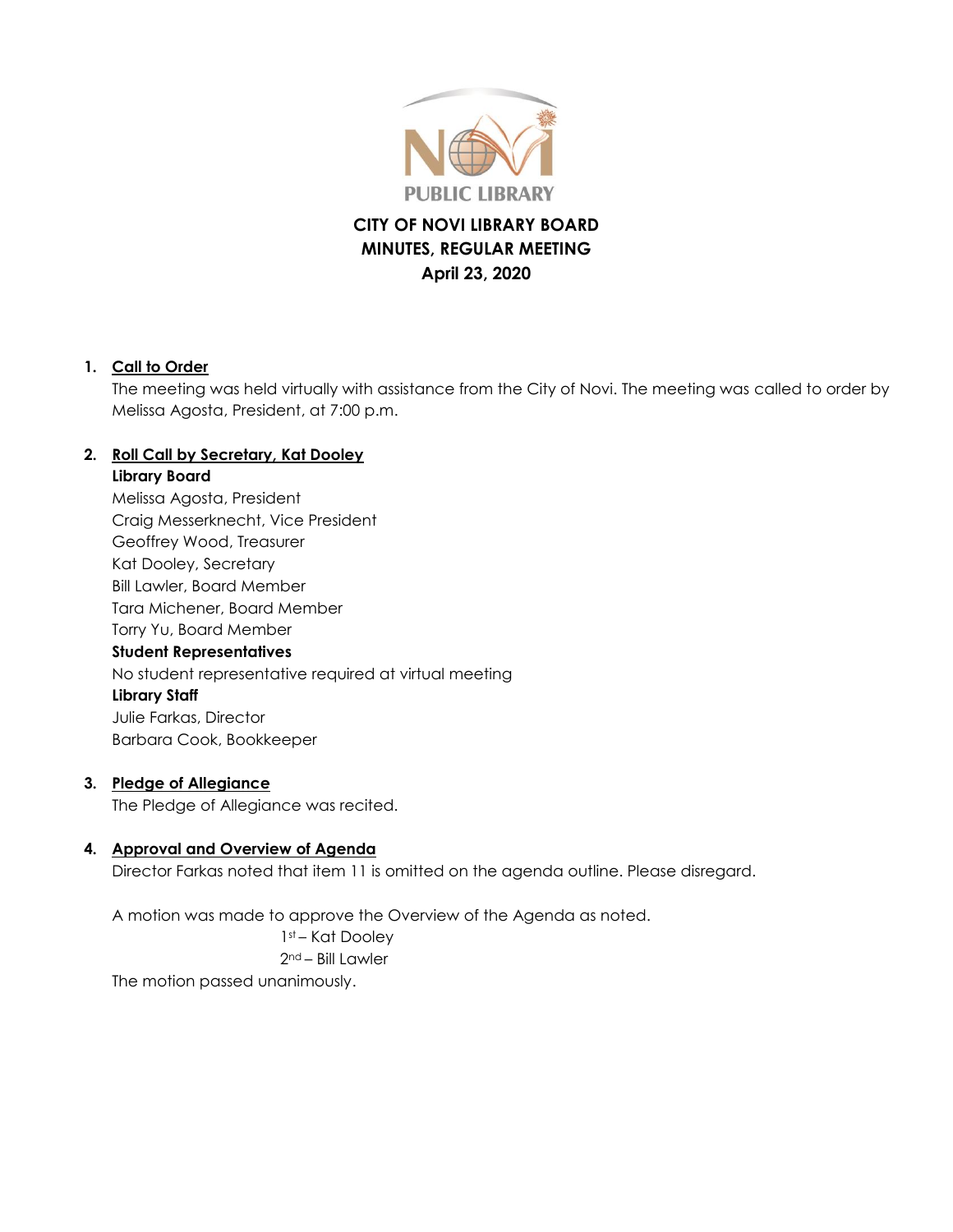#### **5. Consent Agenda**

#### **A. Approval of Regular Meeting Minutes –February 19, 2020**

A motion was made to approve the regular meeting minutes from February 19, 2020.

1st – Tara Michener

2nd – Torry Yu

The motion passed unanimously.

#### **B. Special Library Board Meeting Minutes-Friday, March 13, 2020**

A motion was made to approve the Special Library Board Meeting Minutes from Friday, March 13, 2020. Melissa Agosta was absent excused and abstained from vote. Trustee Michener and Trustee Lawler were present at this meeting via phone.

1st – Kat Dooley

2nd – Bill Lawler

The motion passed unanimously.

#### **C. Special Library Board Meeting Minutes –Tuesday, March 17, 2020**

A motion was made to approve the Special Library Board Meeting Minutes from March 17, 2020.

1st – Geoffrey Wood 2nd – Bill Lawler

The motion passed unanimously.

#### **D. Regular Library Board Meeting – Thursday March 26,2020 CANCELLED due to COVID-19**

#### **E. Approval of Claims and Warrants – Warrant 588 for 268 Account – March 2020**

Trustee Lawler inquired about the Barnes & Noble purchase of books for a specific event found on page 19. For this specific event, the book was purchased by the Library and provided to the attendees.

A motion was made to approve the Claims and Warrants for account 268 for March, 2020.

1st – Tara Michener 2nd – Geoffrey Wood

The motion passed unanimously.

#### **F. Approval of Claims and Warrants – Warrant 589 for 268 Account – April 2020**

A motion was made to approve the Claims and Warrants for account 268 for April, 2020. 1st – Torry Yu 2nd – Tara Michener

The motion passed unanimously.

#### **G. Approval of Claims and Warrants – Warrant 588 for 269 Account – March 2020**

A motion was made to approve the Claims and Warrants for account 269 for March, 2020. 1st – Tara Michener 2nd – Geoffrey Wood

The motion passed unanimously.

#### **H. Approval of Claims and Warrants – Warrant 589 for 269 Account – April 2020**

A motion was made to approve the Claims and Warrants for account 269 for April, 2020. 1st – Bill Lawler 2nd – Kat Dooley The motion passed unanimously.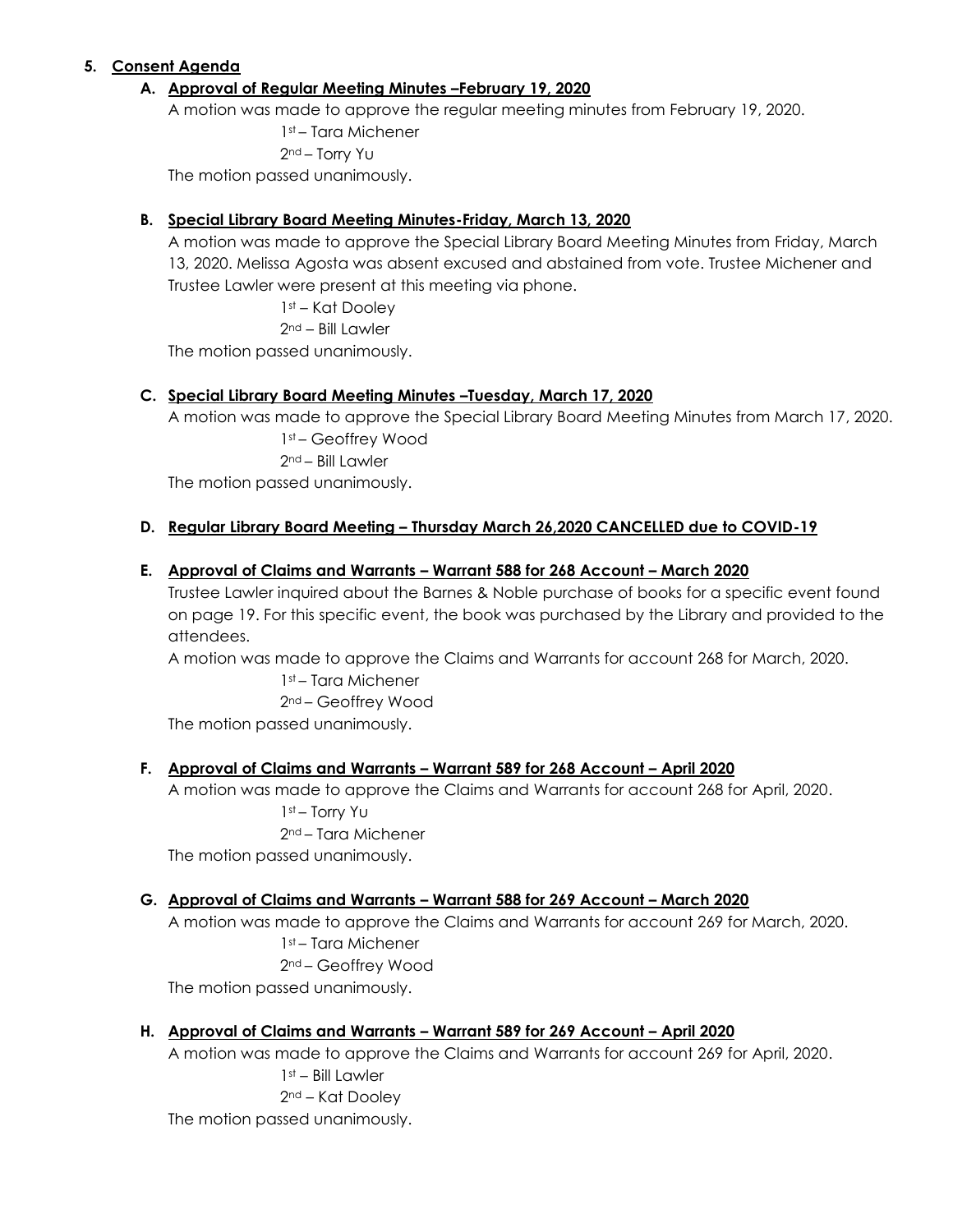#### **6. Correspondence**

- **A.** Email from Library Guest, Rachelle Smith Appreciates the customer service provided when renewing her library card during the closure.
- **B.** Email from Shannon White, Library of Michigan Director Farkas has been in weekly conversations with the Library of Michigan. This email serves as appreciation to the City of Novi and the Novi Library for information they have been communicating to the community during this time.

Director Farkas reported that she has not received any negative comments since the closure in March. There have been several questions but no negative comments.

#### **7. Presentation/Special Guest**

**A.** None at this time

#### **8. Student Representatives Report**

The February 2020 Student Representatives report is on pages 25-27 and the March 2020 Student Representatives report is on pages 28-31.

Director Farkas and Librarian, Lindsay Gojcaj, welcomed new Student Representative Sarah Chang to the Board by virtual conference on Tuesday April, 21st. At this meeting, Sarah was informed about her expectations as a Library Board student representative. Tarun Tangirala and Sarah Chang's position will end in December, but hopefully they both will choose to remain on the Board for their Junior and Senior years.

Trustee Lawler noted the SAT practice test had participants of 49 and would like to see the continuation of the SAT practice test. Director Farkas said Lindsay is working to continue the SAT practice test and perhaps there might be an opportunity to make it virtual.

On page 29 are photos from the unveiling of the ping pong table that the Novi Education Foundation (NEF) generously donated \$500 to provide to the Teen Space. Teen Space Monitor, Yolanda Hockaday-Dennis, wrote a sincere thank you letter to the NEF. As a Trustee of the NEF, Trustee Michener commented that she was able to read the thank you letter and it was very heartfelt.

#### **9. President's Report (Melissa Agosta)**

- **A.** 2019-2020 Goals Update (July, October, January, **April**)
	- o Goal update provided on pages 32-39
	- o COVID-19 section added to the document on page 39
- **B.** 2019-2022 Strategic Objectives (3 year plan)
	- o No new update
- **C.** Slate for 20/21 Library Board Officers (Effective: May 28, 2020) President – Melissa Agosta Vice President – Kat Dooley Secretary – Torry Yu Treasurer – Geoffrey Wood

A motion was made to accept the slate as presented above. 1st – Craig Messerknecht 2nd – Tara Michener The motion passed unanimously.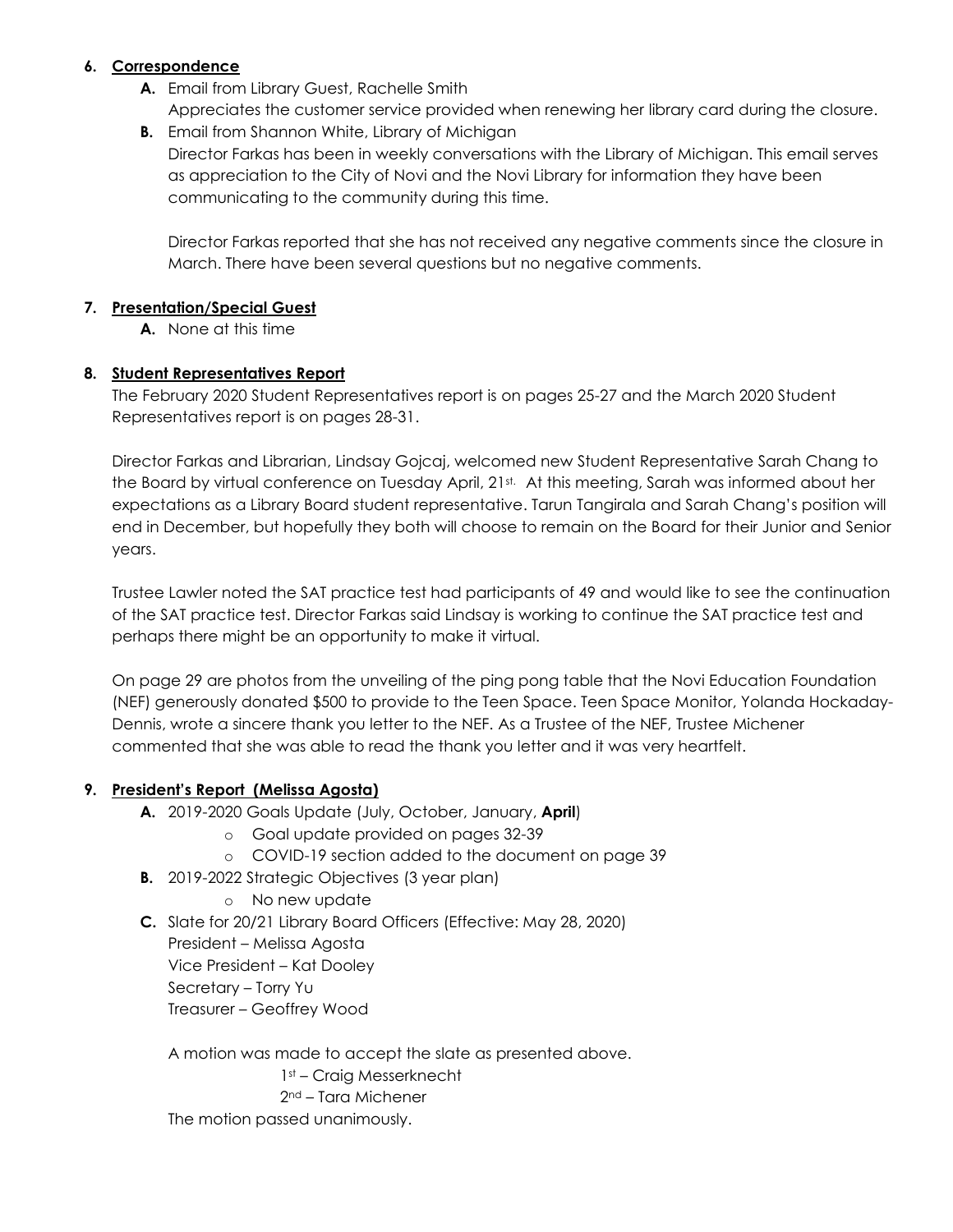### **D.** Election of Officers

A roll call vote was taken to elect officers to the positions listed in section C above. Seven yes votes were tallied.

These positions are effective beginning next Board meeting. President Agosta will send Trustees an email regarding committees.

### **10. Treasurer's Report (Geoffrey Wood)**

### **A. 2019-2020 Library Budget Fund 268**

The 2019-2020 Library Fund 268 Budget can be found on pages 41-42 of the April 23, 2020 Library Board packet.

 The 2019-2020 Library Fund 268 budget calls for revenue of \$3,142,439 and expenditures of \$3,234,539 consuming \$92,100 of the fund balance.

### **B. 2019-2020 Contributed Fund Budget 269**

The 2019-2020 Contributed Fund 269 Budget can be found on page 43 of the April 23, 2020 Library Board packet.

 The 2019-2020 Contributed Fund 269 budget calls for revenue of \$39,500 and expenditures of \$75,250 consuming \$35,750 of the fund balance.

### **C. Library Fund 268 Expenditure & Revenue Report (as of February 29, 2020)**

The Library Fund 268 Revenue and Expenditure Report can be found on pages 44-47 of the April 23, 2020 Library Board packet.

- Revenue ending February 29, 2020 was \$3,128,658.
- Expenditures ending February 29, 2020 was \$1,974,402.

### **D. Library Fund 268 Expenditure & Revenue Report (as of March 31, 2020)**

The Library Fund 268 Revenue and Expenditure Report can be found on pages 49-52 of the April 23, 2020 Library Board packet.

- Revenue ending March 31, 2020 was \$3,152,924.
- Expenditures ending March 31, 2020 was \$2,251,963.

### **E. Contributed Fund 269 Expenditure & Revenue Report (as of February 29, 2020)**

The Contributed Fund 269 Revenue and Expenditure Report can be found on pages 47-48 of the April 23, 2020 Library Board packet.

- Revenue ending February 29, 2020 was \$31,546.
- Expenditures ending February 29, 2020 was \$9,820.

### **F. Contributed Fund 269 Expenditure & Revenue Report (as of March 31, 2020)**

The Contributed Fund 269 Revenue and Expenditure Report can be found on pages 52-53 of the April 23, 2020 Library Board packet.

- Revenue ending March 31, 2020 was \$38,905.
- Expenditures ending March 31, 2020 was \$8,233.

### **G. Balance Sheet for Fund 268 (as of February 29, 2020)**

The Balance Sheet for Fund 268 as of February 29, 2020 can be found on page 54 of the April 23, 2020 Library Board packet.

Ending Fund Balance for Fund 268 as of February 29, 2020 was \$3,249,114.

### **H. Balance Sheet for Fund 268 (as of March 31, 2020)**

The Balance Sheet for Fund 268 as of March 31, 2020 can be found on page 55 of the April 23, 2020 Library Board packet.

Ending Fund Balance for Fund 268 as of March 31, 2020 was \$2,995,820.

### **I. Balance Sheet for Fund 269 (as of February 29, 2020)**

The Balance Sheet for Fund 269 as of February 29, 2020 can be found on page 56 of the April 23, 2020 Library Board packet.

Ending Fund Balance for Fund 269 as of February 29, 2020 was \$1,697,812.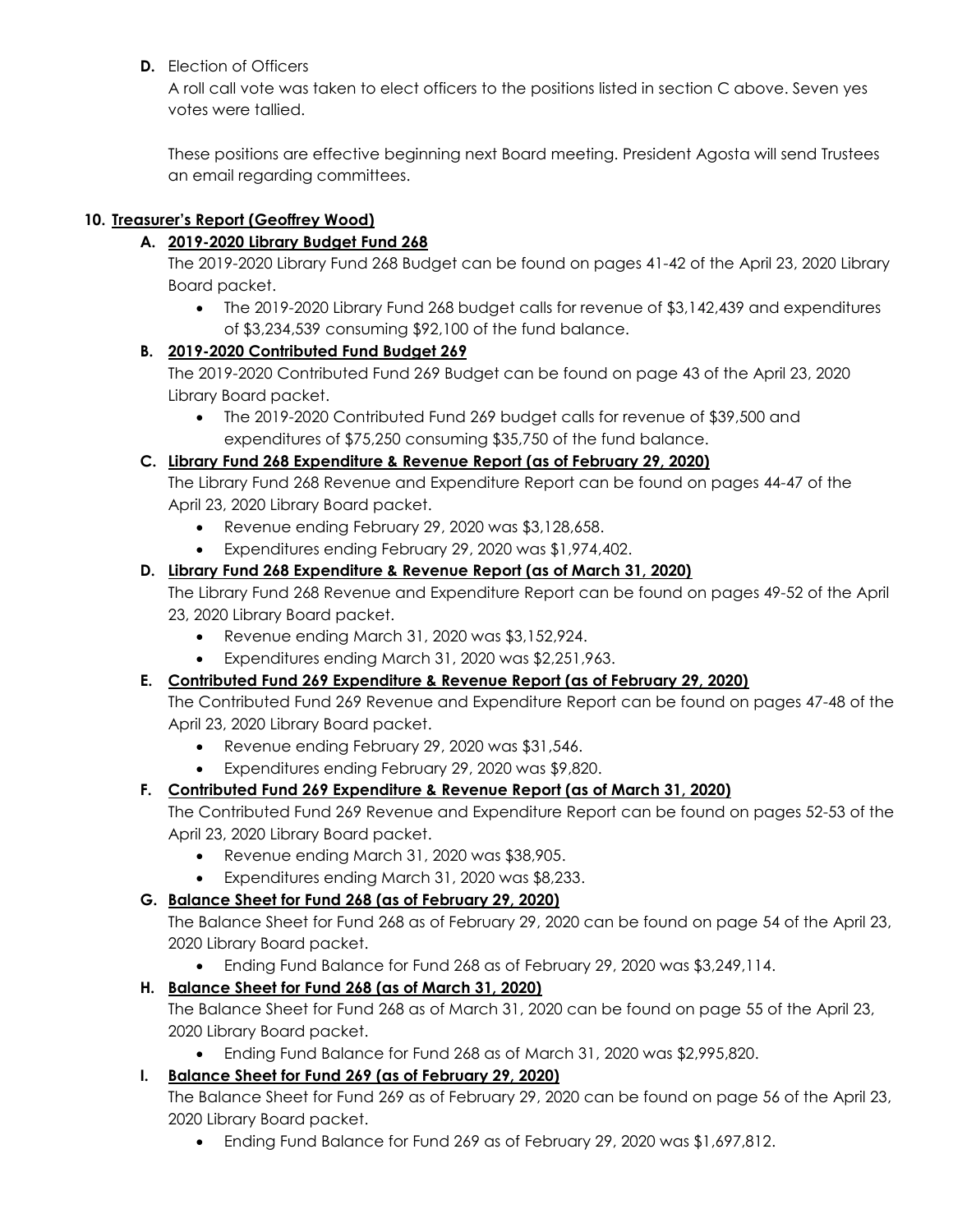#### **J. Balance Sheets for Funds 269 (as of March 31, 2020)**

The Balance Sheet for Fund 269 as of March 31, 2020 can be found on page 57 of the April 23, 2020 Library Board packet.

Ending Fund Balance for Fund 269 as of March 31, 2020 was \$1,706,587.

Trustee Lawler expressed that a significant portion of Library revenue comes from real estate taxes and he anticipants that eventually we will see a significant shortfall in that revenue source. Trustee Lawler added that Penal Fines revenue will also be affected due to less travelers on roadways. Trustee Wood expressed the likelihood of a revenue shortfall in the short term due to diminished Library revenue sources such as meeting room revenue. However, Trustee Wood expressed some costs are being deferred as open Library positions are not being filled, and the short-term position is being managed. Trustee Wood expressed possible long term effects are too early to determine and there could be a potential impact next fiscal year. Director Farkas emphasized these are great questions and statements and tomorrow the Finance Committee will be meeting virtually at 1pm. The topics will include the 2020-2021 budget and Director Farkas has already requested from management areas that could potentially be cut now so that the team can move forward and feel comfortable with the new budget going forward in July 2020. Director Farkas has already been informed that Penal Fines and State Aid will decrease. Director Farkas will bring more information about COVID-19 effects on finances to the Board in May.

### **11. Omitted – as noted in item 4 above (disregard)**

#### **12. Director's Report**

The Director's Report can be found on pages 58-101 of the April 23, 2020 Library Board packet. Staff members celebrating anniversaries in April and May are:

- o Robin Dircks –Support Services 7 years
- o Sandra Lim Support Services 6 years
- o Jennifer Mientkiewicz Support Services 6 years
- o Gail Anderson Information Services 4 years
- o Amy Markus- Support Services 3 years
- o Allison Janicki Support Services 3 years
- o Rachel Manela Information Services 1 year
- o Jessica Howard Support Services 1 year

### Directors Report Summary

- On April 6, Mayor Gatt and City Council recognized the Novi Library for National Library Week and Director Farkas thanked the City for their support.
- Director Farkas thanked the staff for programs and opportunities they have created to connect with the community. Director Farkas appreciates the staff's dedication. Director Farkas thanked the Library Board for their amazing leadership and the ability to rely on them. She also thanked the Friends of Novi Library for their continuous and generous support.
- On page 69 is a Novi Library ad that will be featured in the Novi Chamber of Commerce Directory. Below that is a photo of the new Library van that arrived in February. The van wrap will be scheduled once the Executive Order is lifted.
- On pages 70-71 is an ad for the new Lakeshore Lending Library. This ad will be featured in the upcoming Engage publication. Congratulations and Thank you to Community Financial Credit Union for their generous pledge and support of the Lending Library. Director Farkas is inviting CFCU to a future non-virtual meeting to express appreciation for CFCU's support.
- On pages 72-99 is a record of communications that have been released to the public. Considerable information is incorporated here and it relates to how the Library is available to the community during the physical Novi Library closure.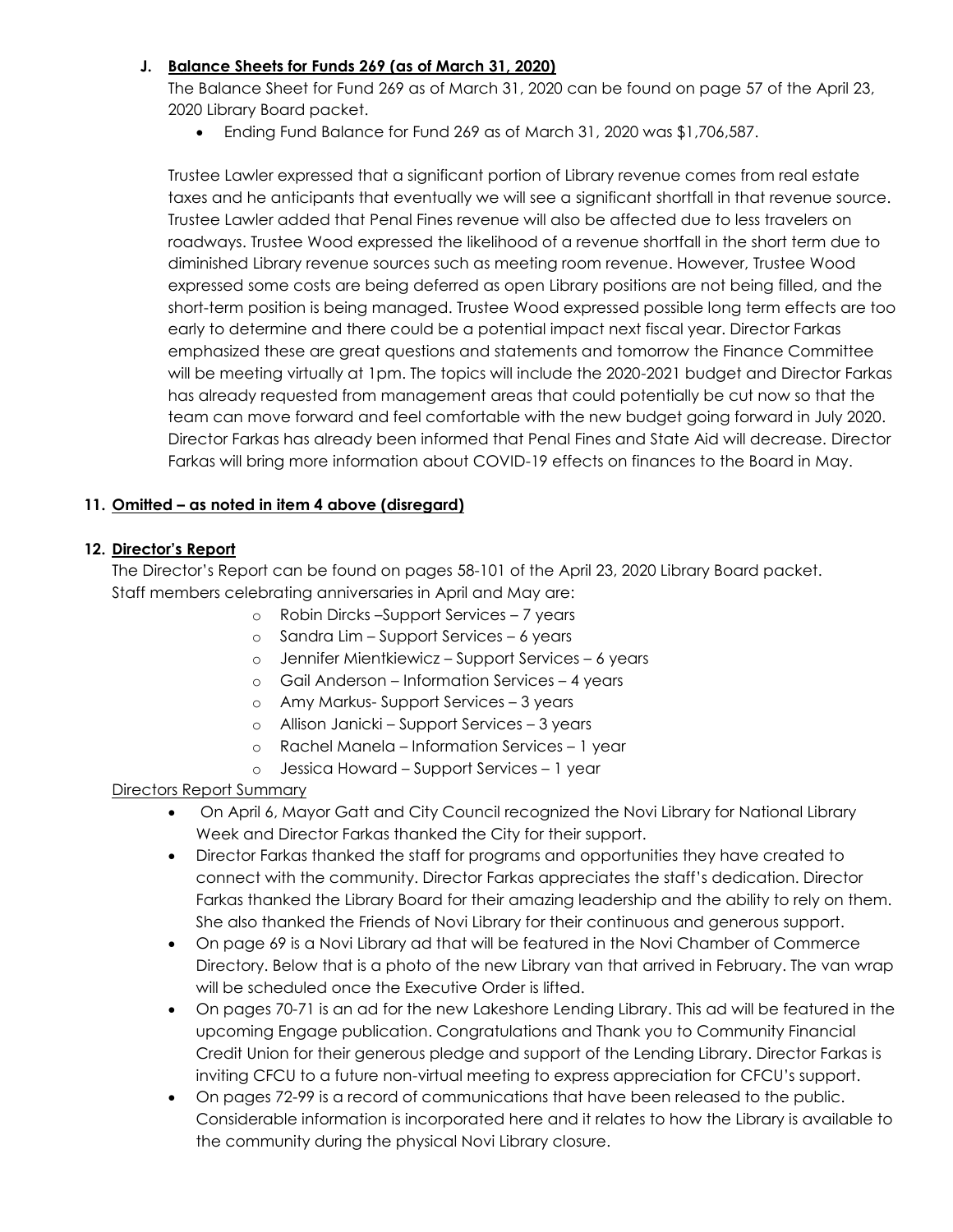On pages 100-101 is a great article about the Youth Department transformation that was featured in Novi Today publication.

### **A. Information Technology Report**

The Information Technology Reports for February and March, provided by Barb Rutkowski, can be found on pages 102-104 of the April 23, 2020 Library Board packet. At the bottom of page 102 are some great photos of decals that a Library guest made in the iCube. On page 103 is information about how the Library assisted with COVID-19 by partnering with Novi High School Frog Force Robotics team to create face shields. Hino Trucks graciously donated funds to support the creation of the face shields. Library employee, Charlie Hockett, assisted with creating a plastic piece to secure the shield with the use of the Library's Cricut Maker.

### **B. Facilities Report**

The Facilities Report, provided by Keith Perfect, is on pages 105-106 of the April 23, 2020 Library Board packet.

### **C. Information Services Report**

The Information Service Reports for February and March is found on pages 107-114, prepared by April Stevenson. The staff is working hard from home, remotely. Virtual story times and craft opportunities are taking place for the community. The staff is looking into other options for virtual programs.

Congratulations to Teen Librarian, Lindsay Gojcaj, for being noted for her published work with YALSA and being the project coordinator of the Teen Intern Program Toolkit. Director Farkas is very proud and appreciative of Lindsay's dedication.

### **D. Support Service Report**

The Support Services report for February and March, are found on pages 115-116, prepared by Maryann Zurmuehlen.

### **E. COVID-19 Usage Statistics**

The COVID-19 usage statistics was added on pages 117-118. This tracks how the Library is interacting with the public through posts and events that the Library has offered to the community.

#### **F. Library Usage Statistics**

The Library Usage Statistics reports for February and March can be found on pages 119-127. The usage of the building and check-outs will decline. However, the check-outs for downloadable items are expected to increase.

#### **G. Friends of the Novi Library**

N/A

#### **H. Novi Historical Commission**

The Novi Historical Commission 11/20/2019 minutes, 12/18/2019 minutes and the 02/19/2020 agenda are on pages 128-136 of the April 23, 2020 Library Board packet.

#### **I. Bits & Pieces**

N/A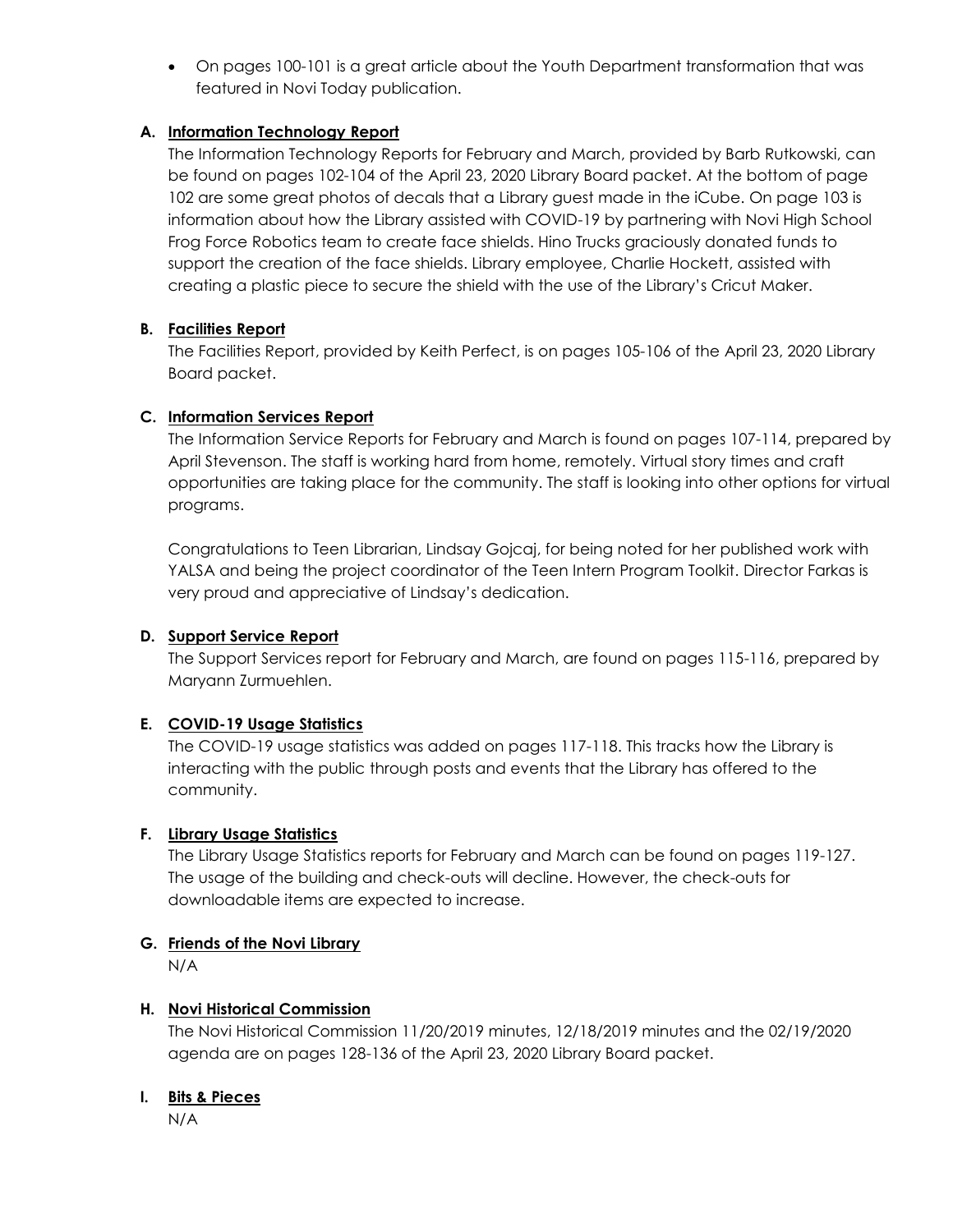Trustee Dooley suggested allocating some advertising dollars to Facebook in order to amplify engagement and get in front of more people. Director Farkas agreed and stated that Electronic Services Librarian, David Silberman, is already doing this. If there is a need for something big to reach the community, David is using allotted advertising dollars to get that message out.

The Library Board Calendar is on page 137 of the April 23, 2020 Library Board packet.

## **13. Committee Reports**

## **A. Policy Committee: Review current public policies for the Library**

- (Michener-Chair, Agosta)
	- o Committee consists of: Julie Farkas, Marcia Dominick, Barb Rutkowski, Maryann Zurmuehlen, Betty Lang, Keith Perfect, Dana Brataniec and Hillary Hentschel.
		- o As of April 15, 2020: The committee has been meeting remotely almost weekly to review and edit since the library closure. We have finally made it through the first round of edits and are beginning the second round. We will then send edits to the Library's attorney for review. Still on target to bring documents to the Library Board committee in June for review.
		- o In the near future, policy will be finalized enough to allow the Committee Members to start the review process.

## **B. HR Committee**: **HR Policies, Director Review, Salary Study**

- (Agosta Chair, Wood, Dooley, Staff Liaison Marcia Dominick)
	- Staff Satisfaction and strategic planning survey on hold until further notice
	- Committee consists of: Julie Farkas, Marcia Dominick, Lindsay Gojcaj, Kathleen Alberga, Kirsten Malzahn and Christopher Nadeau.
		- o As of April 15, 2020: The committee has been meeting remotely almost weekly to review and edit since the library closure. We have finally made it through the first round of edits and are beginning the second round. This committee moved its work to Google Docs to make editing more effective with remote meetings. We will then send edits to the Library's attorney for review. Still on target to bring documents to the Library Board committee in June for review.

## **C. Finance Committee**: **Financial plan based on building assessment review, Library endowment investigation**

(Wood – Chair, Messerknecht, Lawler)

- o Committee members are reviewing the current Financial Policy and will recommend changes. Suggested edits by Library Director were sent to the committee on 4/14/2020. A virtual meeting is set for Friday, April 24, 2020 at 1pm.
- o MOU was signed with Community Financial Credit Union for a \$40,000 sponsorship for the Lakeshore Lending Library kiosk. See flyer in packet. Planning for CFCU staff to attend the May 28, 2020 meeting if executive order by the Governor is lifted, for a check presentation.

# **D. Events/Marketing/Fundraising Committee: Outreach opportunities**

- (Yu– Chair, Michener, Dooley)
	- **1.** The Marketing Plan approved at January 23, 2020 meeting.
	- **2.** Library/ Community Events attended by Library Board Members in the last month: o None due to COVID-19
- **E. Strategic Planning Committee: Annual review of current plan**

(Dooley – Chair, Yu)

• No report at this time.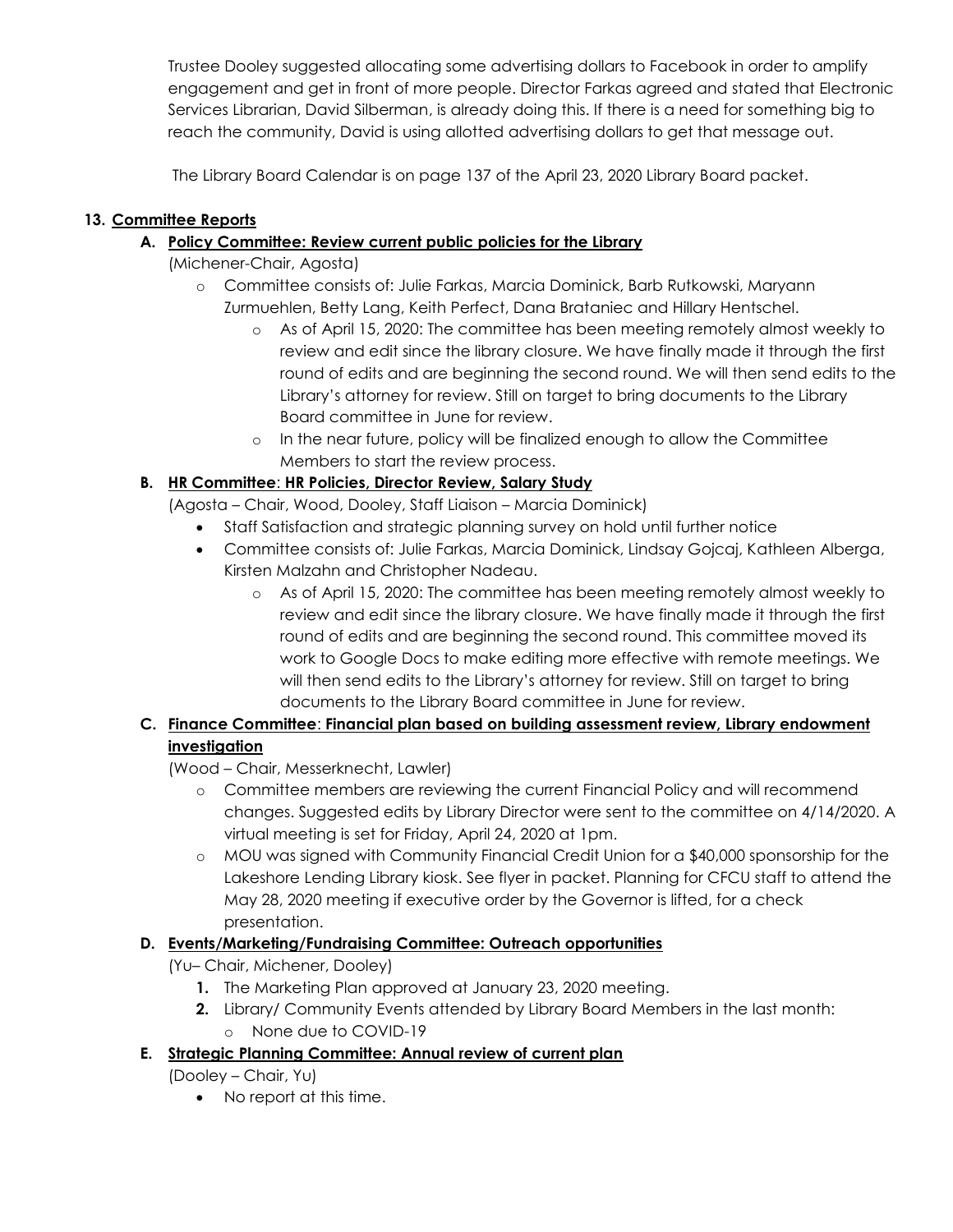### **F. Building/Landscape Committee: Entrance project**

(Messerknecht – Chair, Lawler, Wood)

- Grounds- North-end drain work is planned for late spring of 2020, once the Governor lifts the Executive Order.
- Lending Library Kiosk- As of March 27, 2020, memo from Rob Petty at the City of Novi: The construction at Lakeshore Park is currently suspended as a result of the Governor's Executive Order. As you can imagine this will impact the schedule. When the Order is lifted, we will provide an update. The Lending Library team continues to meet virtually to make sure all paperwork and processes are in place for when the kiosk can be delivered. No delivery date at this time. See planning photos in the Director's report.
- Library Van- Van has been received. Costs for the vinyl wrap for the van have been received. Timeline for van wrap to be completed has been suspended until the Executive Order from the Governor has lifted. A 2nd draft of the MOU with City of Novi Parks & Rec will be reviewed at this meeting.
- Café –looking to install some floor signage/graphics for better flow of ordering/pick-up of café items by café guests. Met with Evol (café manager) and a sign company on February 3, 2020 for ideas. Received quotes but work has been suspended due to Governor's Executive Order.
- Flood April 15, 2020: All documentation for insurance purposes has been submitted.

### **G. Bylaw Committee: Review Library Board Bylaws**

(Lawler – Chair, Agosta)

- o Bylaw revisions were approved at the March 28, 2019 meeting.
	- o No report at this time.

#### **14. Public Comment**

The City informed the Board that there were three (3) virtual attendees at this meeting. There was no public comment.

#### **15. Matters for Board Action**

**A.** Approve the Memorandum of Understanding between the Novi Public Library and the City of Novi Parks, Recreation, and Cultural Services Department - 2<sup>nd</sup> draft.

A motion was made to approve the Memorandum of Understanding between the Novi Public Library and the City of Novi, Parks, Recreation and Cultural Services Department - 2<sup>nd</sup> draft, with changes to the last bullet on page 59: Request to use the van. Must provide a 5-day advance notice of use.

1st – Tara Michener

#### 2nd – Torry Yu

The motion passed unanimously.

- **B.** Discuss options for re-opening the Novi Library based on Governor Whitmer's Executive Order 2020-43.
	- Trustees were provided with the Governor's Executive Order and reopening information/considerations on pages 61-68.
	- In the Board packet on page 66 is a 5-phase rough draft of ideas addressing re-opening.
	- Director Farkas reached out to the staff asking them to send her all of their questions and concerns about reopening. Director Farkas will answer all of these questions in a Q&A format, which will be provided to the staff.
	- Director Farkas will walk the building this Tuesday while practicing 6-foot social distancing guidelines and will focus on areas of concern.